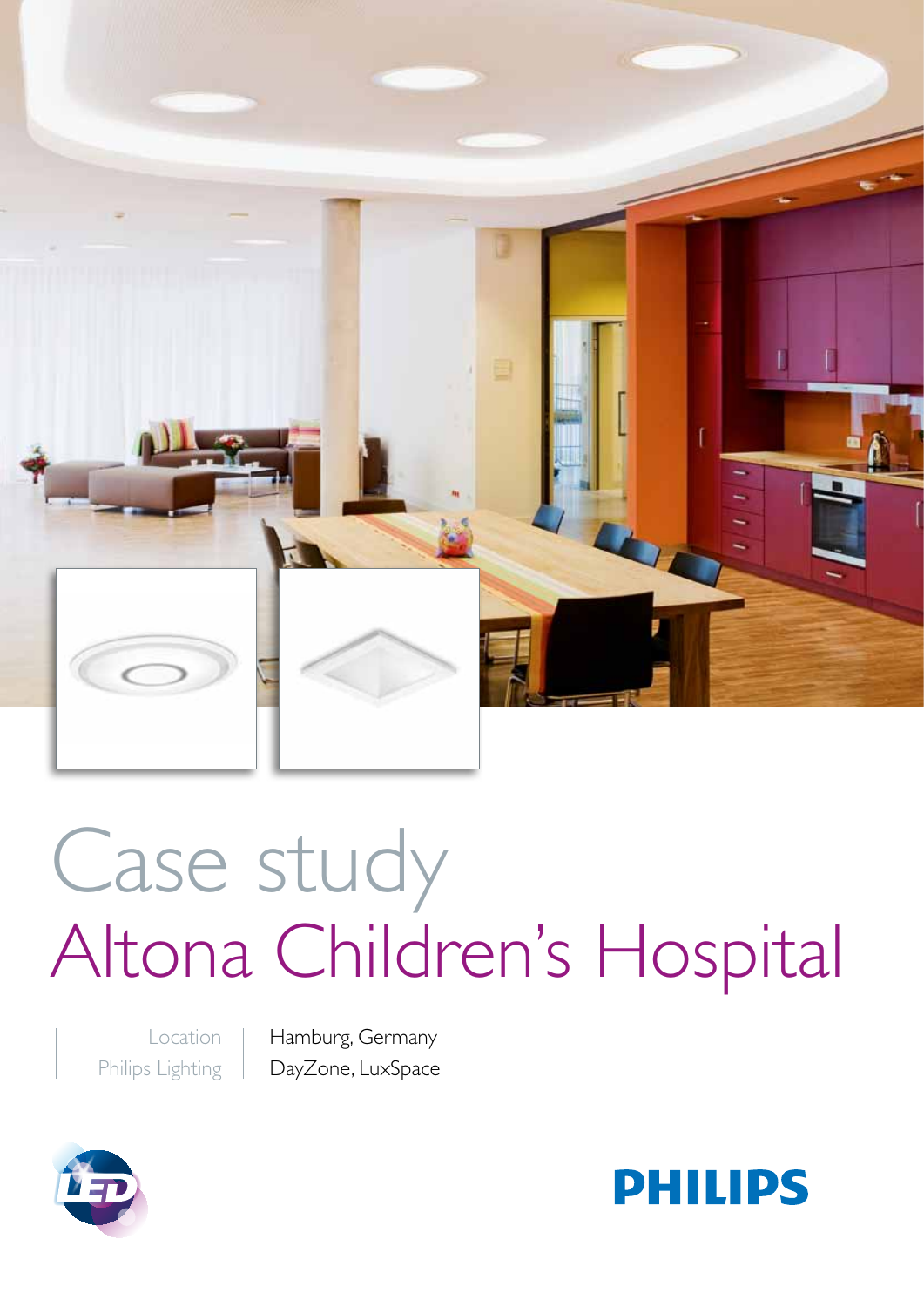

"A colorful and calming environment really makes all the difference for critically ill children and young people as it helps to alleviate anxiety. This is our reason for avoiding a typical hospital atmosphere. The lighting solution Philips provided helps to create a positive ambience with light and welcoming rooms."

Swen Höpfner, Assistant Managing Director, Altona Children's Hospital (AKK), Hamburg

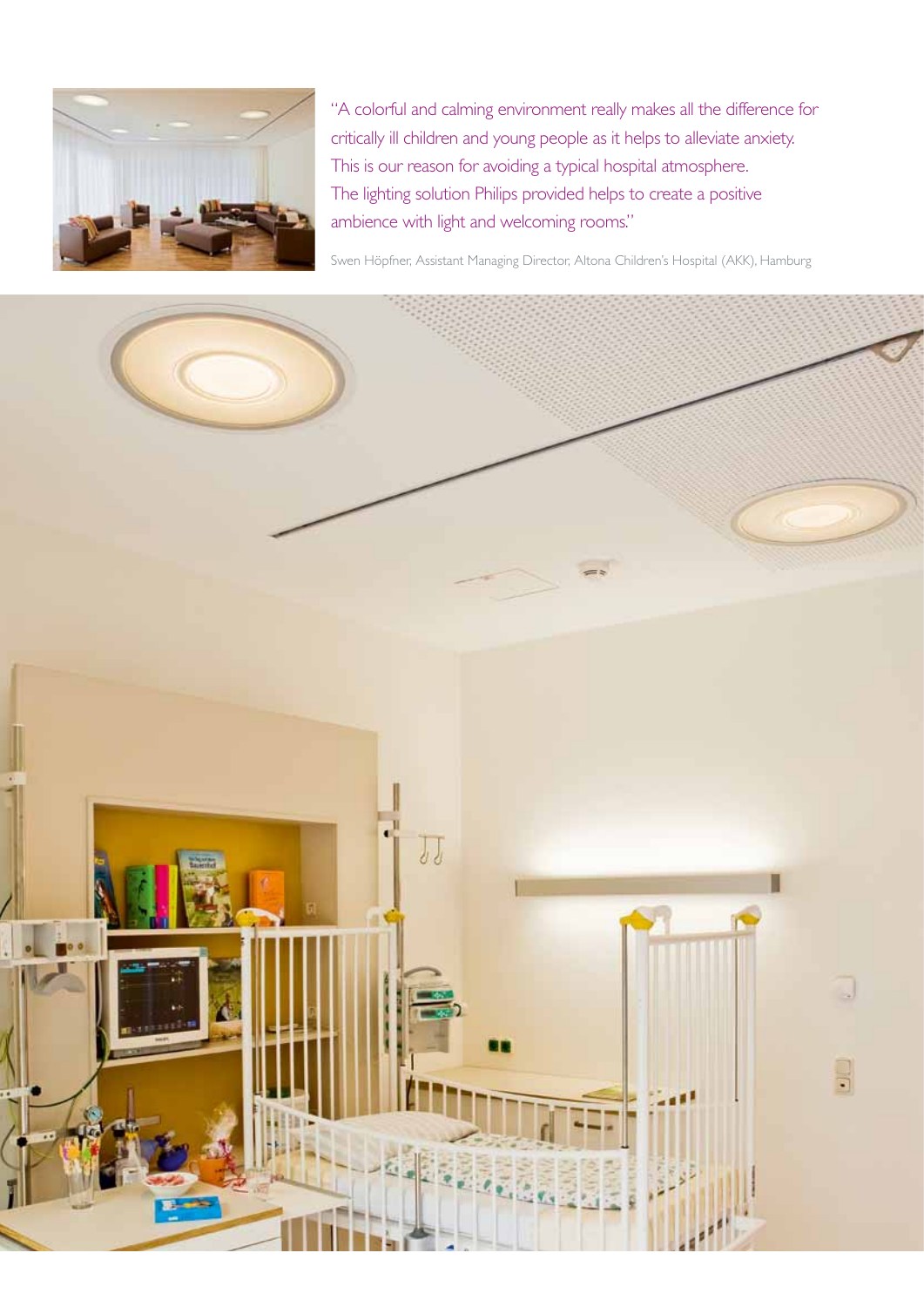# Friendly LED lighting helps you forget that you're in a hospital



# Project info

#### Customer

Altona Children's Hospital Location Hamburg, Germany Light planning/design Sabine Mai, Mailight; Marc Ewers, euroterra Philips products DayZone, TurnRound, LuxSpace, SpotLED 3, iW Cove Powercore, iColor Cove Powercore, Smartform, Celino, Pacific, Savio with Personal Light Philips lighting consultant Juliane Lokat

#### **Results**

• Energy efficient high-quality lighting solution

- Emotionally attractive ambience
- Low maintenance costs

## **Background**

Altona Children's Hospital (AKK) is one of the largest clinics specializing in pediatric care in Germany, and its specialist departments are renowned across the country. Since April 2011, the hospital has benefitted from a unique facility for children and young people known as the 'Lufthafen' (airport). The 'Lufthafen' provides comprehensive treatment for inpatients and outpatients, as well as both short-term and long-term care, and therefore represents a unique facility in northern Germany.

# The challenge

To make the young patients' stay as pleasant as possible, we needed to create a tranquil and relaxing ambience. The 'Lufthafen' lighting had to meet the day-to-day hospital requirements without the appearance of a typical hospital. This had to be done on a tight budget as this facility is financed primarily with donations and grants. Philips was invited to take up this challenge and help the hospital with an efficient and sustainable lighting solution.

# The solution

The various areas of the hospital required individual and optimum lighting. All 12 children and patient rooms, parent rooms, residential rooms, and the reception were fitted with a total of 128 DayZone LED luminaires. The LED solution creates a pleasant, dazzle-free light with a unique corona light effect on the ceiling. In the bathrooms, energy-efficient

LuxSpace down lights were chosen for their consistent and sustainable illumination. Background lighting in the hallways and dining areas has been supplemented with iW Cove Powercore, which allows individual adjustments to its color temperature and light intensity. In the snooze room on the residential ward, iColor Cove Powercore provides colored cove lighting, so that the ambience can be configured in a variety of ways. The external façade is highlighted at night with LED lighting and recessed spotlights.

## **Benefits**

This contemporary LED lighting solution and the colored furniture and walls lend the 'Lufthafen' a friendly and hospitable appearance. And this is very important, considering who will be staying in the rooms, explains Swen Höpfner, Assistant Managing Director, Altona Children's Hospital. "A colorful and calming environment really makes all the difference for critically ill children and young people as it helps to alleviate anxiety." He says, "This is our reason for avoiding a typical hospital atmosphere. The lighting solution Philips provided helps to create a positive ambience with light and welcoming rooms." Thanks to the excellent quality of light, the good color rendering, the dazzle-free and visual comfort, this lighting meets all the medical requirements. As LED has been employed, the lighting is above all sustainable and relatively inexpensive, due to its long life-span and low maintenance costs.